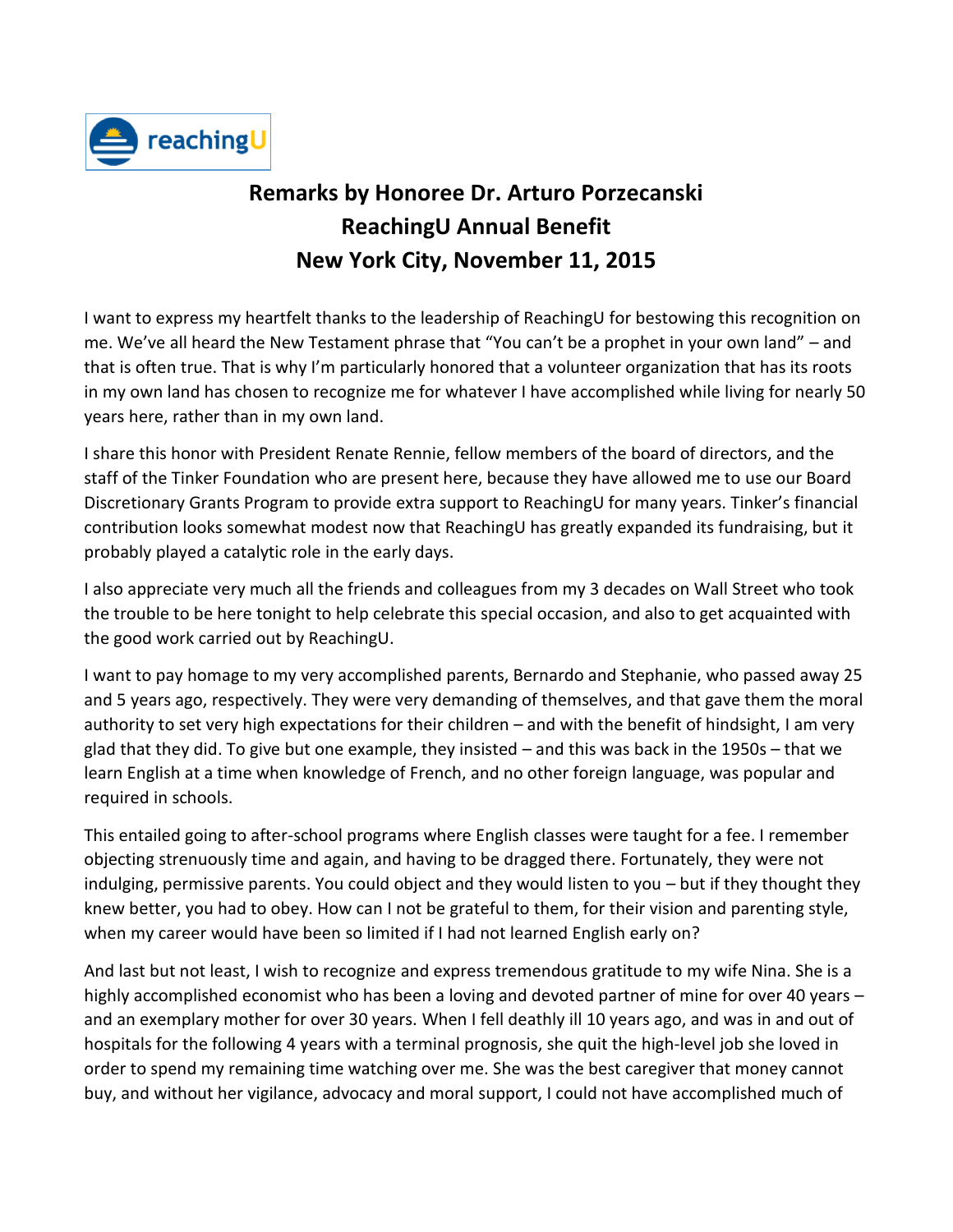what I am being recognized for tonight. And many thanks also to our children, Marc and Katia, who were so supportive during the worst years of my struggle.

I was born and raised in Montevideo, in an old, lower-middle-class neighborhood close to the city center called Cordón, populated mostly by single- and dual-family private homes, modest apartment buildings and small businesses – an area akin to, say, Manhattan's Chelsea neighborhood before its recent renewal.

I am a product of the public school system, which was among the best in Latin America. I attended my neighborhood elementary school, and junior and then senior high school, and everybody would get there by walking or using public transportation. Most of my teachers had been my older brother's teachers, or else the teachers of some of my older cousins who also lived in the neighborhood.

Usually, on the first day of the school year, when students' names were called aloud, the teacher would stop and tell me the same anecdote that had been told to me the year prior. My mother had always wanted to have a daughter, and disappointed as she was after her first son was born, she kept her hopes up – son after son after son. And I gather that she thought that if she kept talking about how each pregnancy would surely deliver a girl, she would in fact increase the odds of giving birth to a female baby.

So the teacher would say: "Oh, you are Alex's younger brother, right? Well, did you hear what he told us about you after missing a day of school when you were born? When handing in a note from your father excusing the absence to the front office, where we the teachers were gathered, Alex shrugged his shoulders and announced to us: 'Yesterday my sister was finally born. It's another boy.'" *("Ayer por fin nació mi hermanita: es un varón.")*

We had to wear a uniform when attending elementary school, and it consisted of white smocks which look like lab coats adorned with a big, navy-blue bow worn below the neck, where a tie might go. This has been the custom in Uruguay for about 140 years, and it was one of the many ideas brought from Europe – especially France – by a young journalist, José Pedro Varela, after he returned from studying how school systems worked there and in the United States. It was thanks to his efforts that Uruguay began to offer free, compulsory, and secular education in 1877 – way ahead of other countries.



*Arturo Porzecanski in school uniform when he was 8 years old.*

There are reasons why uniforms may create a better learning environment in schools, but Varela was very specific as to why uniforms should be mandatory in Uruguay: the socio-economic differences among students would be erased when everyone would wear the same, simple uniforms, he thought, and thus the uniforms would promote the ideal of democratic equality, and the recognition of distinctions based only on individual talent and virtues.

Maybe the uniforms did enable progress toward those lofty goals, but as often happens with ideals, reality didn't exactly conform. My mother, as most mothers did, made sure that our uniforms were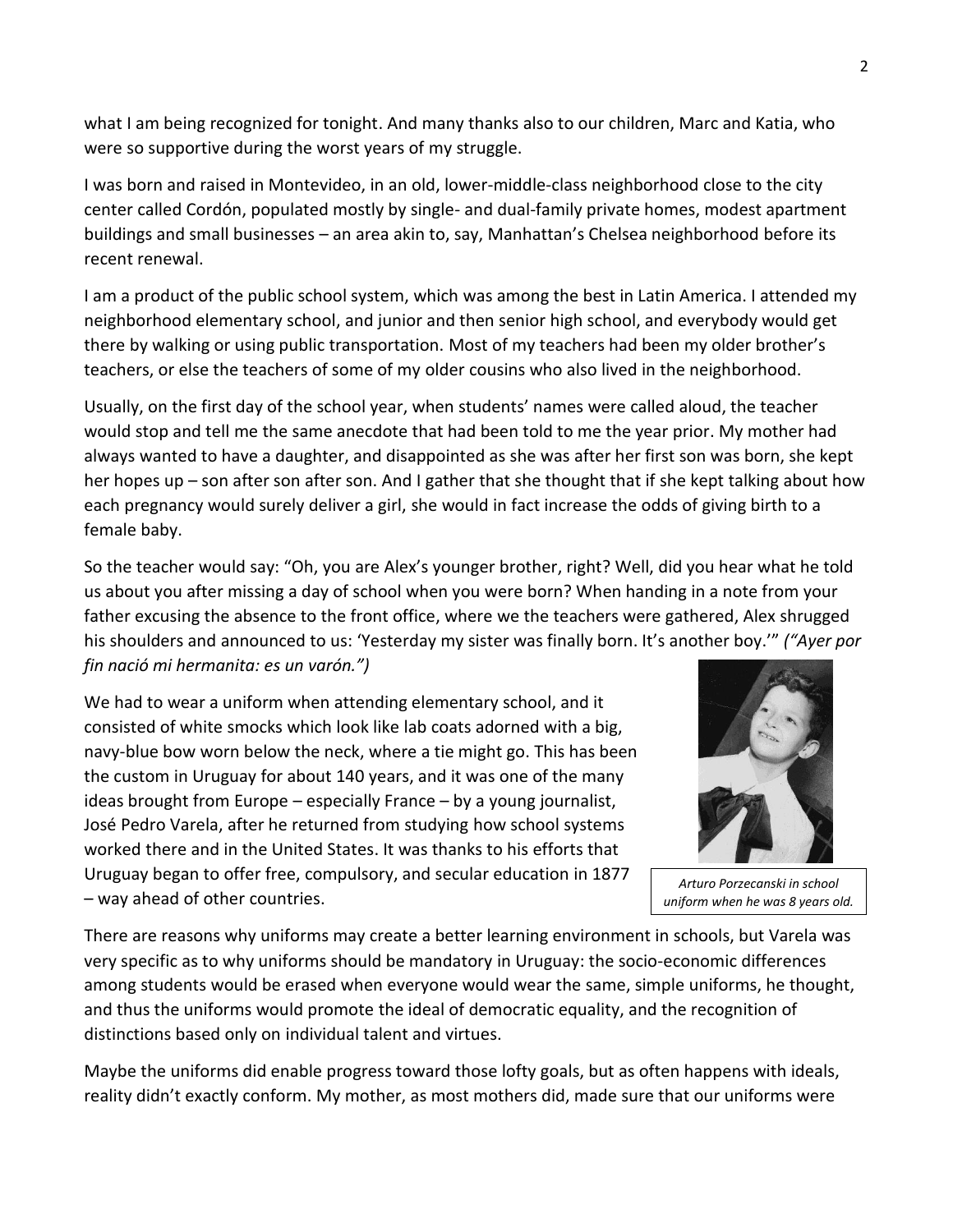washed, bleached, mended, starched and ironed every weekend, and that the wide ribbon for our bows was ironed, as well. Therefore, at least on Monday mornings, most of us school children looked like we had just come out of a factory that produced child-scientist dolls – impeccably clean, formal and proper. By the time Fridays came, of course, the uniforms were wrinkled-up, dirty and even torn, and the bows were messy or undone – as if they had been worn by normal, active children for five days in a row, which was the case.

But the point I want to make is that even on Monday mornings, Varela's aspiration for democratic equality was severely tested. And the reason is that ours was also the school for a neighborhood shelter for orphaned or abandoned girls. Their smocks were clean on Monday mornings, but they were not bleached, starched or ironed, and their bows were unironed. So those girls really stood out like a sore thumb on our Monday-morning line-up. Varela's vision of equality through a common uniform would only become true by Friday's line-up, because by then all of us were looking equally messy and worn out.

As we graduated from one school year to the next, the orphaned or abandoned girls tended to decrease in numbers, and I never saw them again in our neighborhood junior high school – never mind in our senior high school. Frankly, I haven't thought about them for the last 55 years – until, that is, I sat down to collect my thoughts for this grand evening, and now I can't get them out of my mind.

It occurs to me only now that those girls almost certainly never even went to junior high school. They probably were encouraged to find work, possibly as junior maids or kitchen helpers in the homes of middle- or upper-middle-class families like my own, where they could get at least one good meal a day and some pocket money.

So here we are at the fund-raiser for ReachingU, a foundation set up by Uruguayans living abroad who give back at least a little to the country that was so good to them, by supporting underprivileged children who are at risk of not finishing high school. The fact is, more than 90% of Uruguayan children living in poverty do not finish high school, and thus they are virtually condemned to live their adult lives in poverty, as well, perpetuating a vicious cycle.

So I ask that you commit, or renew your commitment, to this good cause by giving generously and making this night as successful a fund-raiser as possible. And you don't have to be Uruguayan, because we are a very open society, so ReachingU welcomes donations from all!

And if you need something more specific to move you and inspire you to give, beyond what you are going to see and hear next, think about those orphaned or abandoned classmates of mine who had no chance to succeed – because an entity like ReachingU had not yet been established in the 1950s. Please join me in giving their 21<sup>st</sup>-century equivalents a chance to stay in, and finish, high school.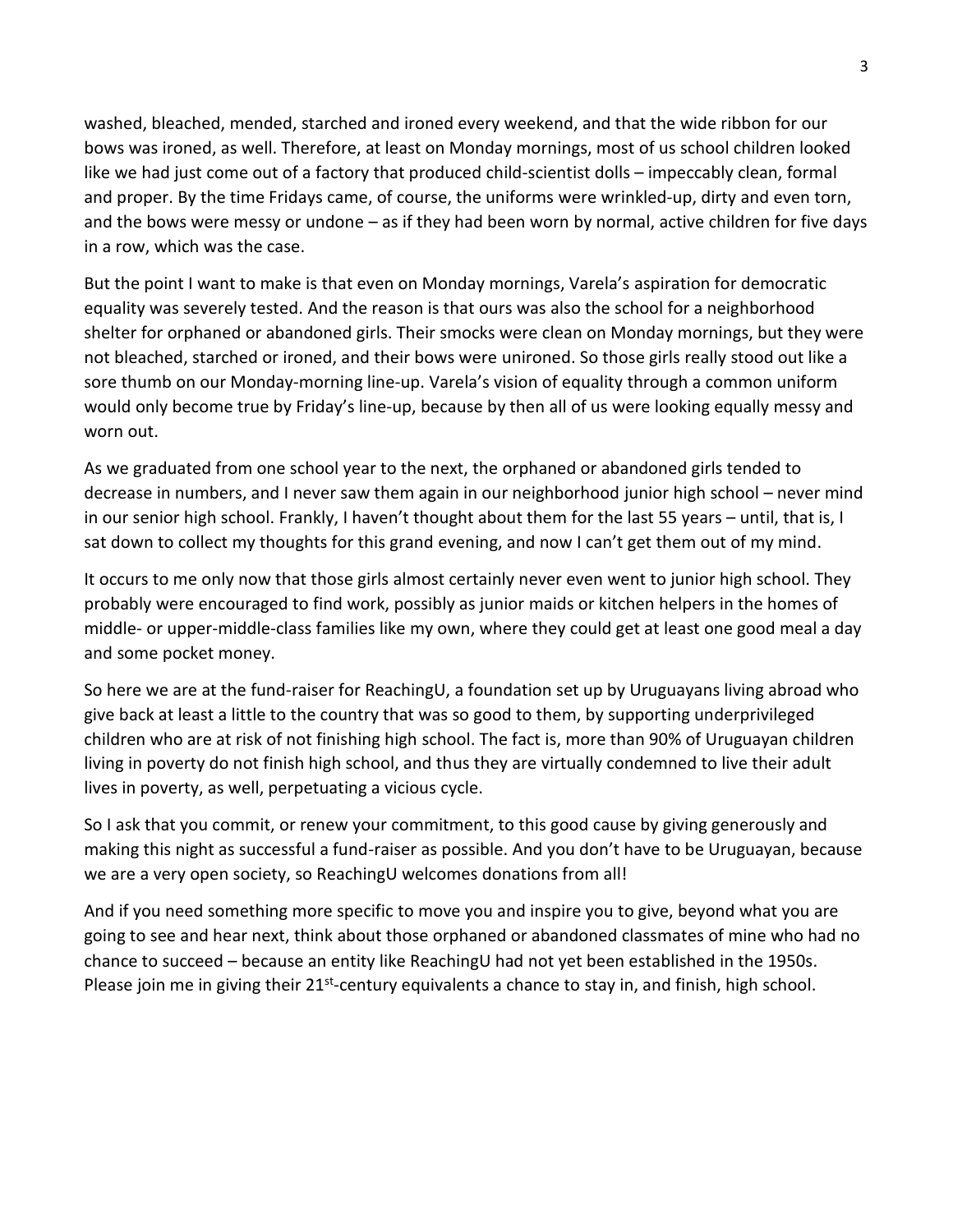